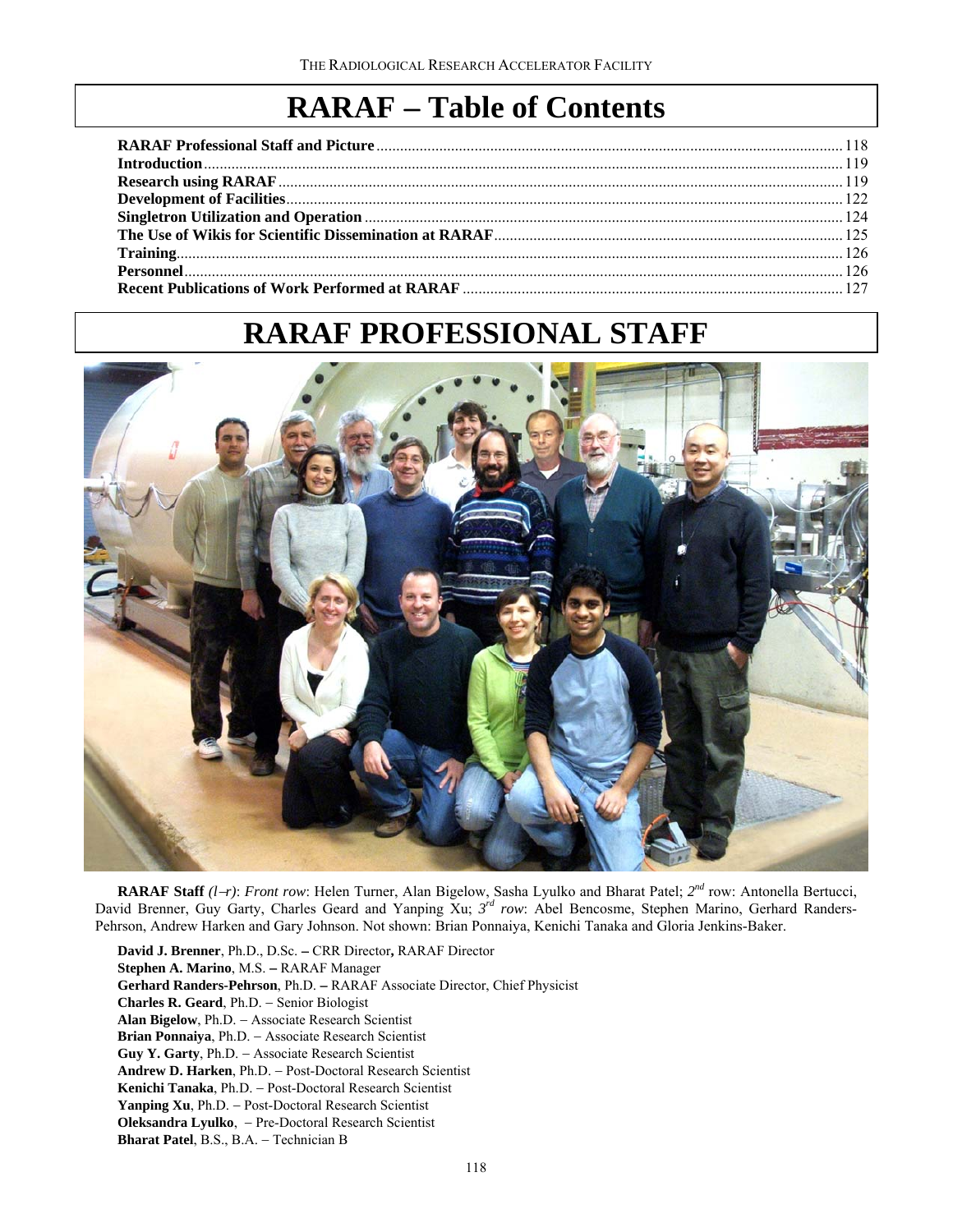# **The Radiological Research Accelerator Facility**

**AN NIH-SUPPORTED RESOURCE CENTER – WWW.RARAF.ORG** 

*Director: David J. Brenner, Ph.D., D.Sc. Associate Director: Gerhard Randers-Pehrson, Ph.D. Manager: Stephen A. Marino, M.S.* 

# **Introduction**

There have been several notable accomplishments at RARAF this year:

- The achievement of a sub-micron focused charged particle beam.
- Completion of the installation and upgrading of the twocolor multiphoton system on the Microbeam Facility, the first multi-photon system installed on a microbeam for biological irradiations.
- Microbeam irradiation of small animals (C. elegans nematodes), including the first vertebrate irradiations (Japanese medaka embryos).
- A record amount of use of the accelerator for radiobiology and also for on-line development of facilities and procedures.

# **Research using RARAF**

The "bystander" effect, in which cells that are not irradiated show a response to radiation when in close contact with or even only in the presence of irradiated cells, continues to be the main focus of the biological experiments at RARAF. Almost every biology experiment run this year, including those involving animals, examined this effect. The emphasis of the present experiments is to determine the mechanism(s) by which the effect is transmitted primarily for direct gap junction communication through cell membrane contact. Both the Microbeam and the Track Segment Facilities continue to be utilized in various investigations of this phenomenon. The single-particle Microbeam Facility provides precise control of the number and location of particles so that irradiated and bystander cells may be distinguished, but is somewhat limited in the number of cells that can be irradiated. The Track Segment Facility provides broad beam irradiation that has a random pattern of charged particles but allows large numbers of cells to be irradiated.

A special type of track segment dish is being used to investigate cell-to-cell communication in the bystander effect using the Track Segment Facility. "Strip" dishes consist of a stainless steel ring with thin (6-µm) Mylar foil glued to one side in which a second dish is inserted. The Mylar foil glued to the inner dish has alternate strips of the Mylar removed. Cells are plated over the combined surface and are in contact. The Mylar on the inner dish is thick enough  $(38 \mu m)$  to stop the charged particles (<sup>4</sup>He ions) and the cells plated on it are not irradiated.

Interest in irradiation of 3-D systems continued this past year, with tissue samples irradiated using either helium ions or protons. Imaging systems for the Microbeam Facility

have been developed to enable observation and targeting of cells that are not in monolayers. Two animal systems have been irradiated using the Microbeam Facility this year: *C. elegans* nematodes and Japanese medaka embryos. In addition, cultured human tissue samples are being irradiated using the Track Segment Facility.

The experiments performed at RARAF from January 1 through December 31, 2008 and the number of days each was run in this period is listed in Table I. Fractional days are assigned when experimental time is shared among several users (e.g., track segment experiments) or experiments run for more or less than an 8-hour shift. Use of the accelerator for experiments was 56% of the regularly scheduled time (40 hours per week), about 85% higher than last year and the highest use we have attained at Nevis Labs. Thirteen different experiments were run during this period. Eight experiments were undertaken by members of the CRR, supported by grants from the National Institutes of Health (NIH), the National Aeronautics and Space Administration (NASA), and the Department of Energy (DoE). Five experiments were performed by outside users, supported by grants and awards from the Department of Defense (DoD), NASA, and DoE. Brief descriptions of these experiments follow.

Exposure to ionizing radiation may induce a heritable genomic instability that leads to a persisting enhanced frequency of genetic and functional changes in the progeny of irradiated cells. Burong Hu and Charles Geard of the CRR continued their investigation into whether cytoplasmic irradiation or the bystander effect can also lead to delayed genomic instability (Exp. 103). The charged-particle Microbeam Facility was used for precise nuclear or cytoplasmic irradiation of normal human lung fibroblasts using 6 MeV <sup>4</sup>He ions. Their results show that the fraction of metaphase cells involving human chromosome 11 changes (including chromosome 11 rearrangement, entire chromosome 11 deletion and duplication) was significantly higher than that of the controls, not only after nuclear irradiation but also after cytoplasmic irradiation and in the bystander cell group. mBAND chromosome analyses of 15 clonal 1 isolates from each of the control, nuclear and cytoplasmic irradiations as well as the bystander cell group were conducted. The results show that unstable clones involving human chromosome 11 rearrangements arose in three irradiated groups. Clones from the control group remained stable. Further analyses showed there was no large change in the number of unstable clones over the time in culture in each irradiated group. The stability of the individual clones, however, changed with time in culture in some clones from the control and the irradiated groups. These results suggest that genomic instability fol-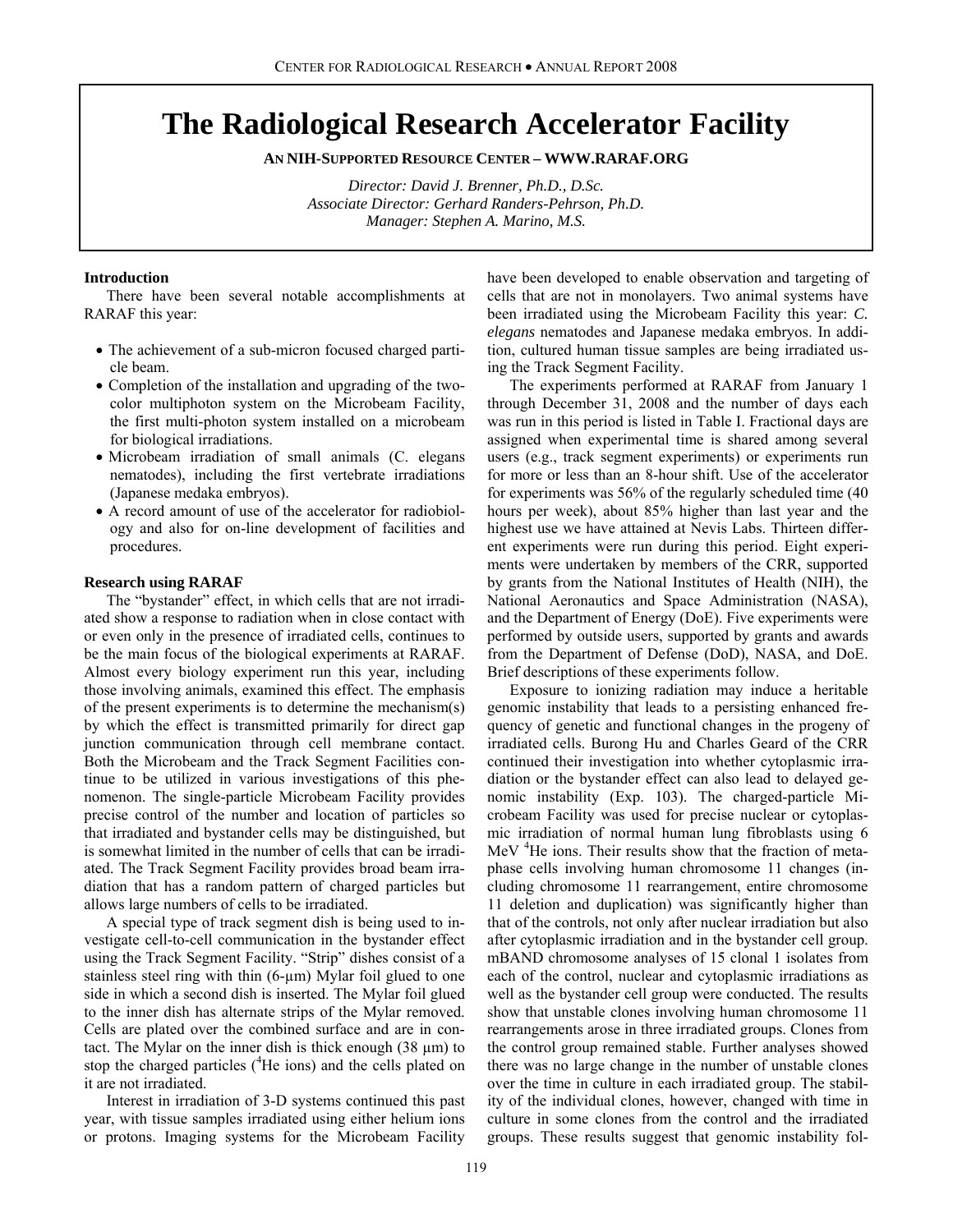## THE RADIOLOGICAL RESEARCH ACCELERATOR FACILITY

| Exp.<br>No. | <b>Experimenter</b>                        | <b>Institution</b>                               | Exp.<br><b>Type</b> | <b>Experiment Title</b>                                                                                                  | No.<br><b>Days</b><br>Run |
|-------------|--------------------------------------------|--------------------------------------------------|---------------------|--------------------------------------------------------------------------------------------------------------------------|---------------------------|
| 103         | B. Hu<br>C. R. Geard                       | <b>CRR</b>                                       | Biology             | Damage induction and characterization in known hit<br>versus non-hit human cells                                         | 14.8                      |
| 106         | B. Ponnaiya<br>C. R. Geard                 | <b>CRR</b>                                       | Biology             | Track segment alpha particles, cell co-cultures and the<br>bystander effect                                              | 0.3                       |
|             | H. Zhou<br>110 M. Hong<br>T. K. Hei        | <b>CRR</b>                                       | Biology             | Identification of molecular signals of alpha particle-<br>induced bystander mutagenesis                                  | 55.7                      |
|             | 113 A. Miller                              | <b>AFRRI</b>                                     | Biology             | Role of alpha particle radiation in depleted uranium-<br>induced cellular effects                                        | 0.2                       |
| 114         | M. Suzuki<br>(H. Zhou)                     | NIRP, Japan                                      | <b>Biology</b>      | Bystander response in primary human bronchial<br>epithelial cells using the G2PCC technique                              | 2.3                       |
| 133         | S. Ghandhi<br>B. Yaghoubian<br>S. Amundson | <b>CRR</b>                                       | Biology             | Bystander effects in primary cells                                                                                       | 7.3                       |
| 136         | A. Mezentsev<br>S. Amundson                | <b>CRR</b>                                       | <b>Biology</b>      | Bystander effects in 3D tissues                                                                                          | 8.8                       |
| 139         | S. Amundson                                | <b>CRR</b>                                       | Biology             | Signal transduction in cytoplasmic irradiation                                                                           | 9.8                       |
| 140         | L. Han<br>(T. K. Hei)                      | Shanghai Medical<br>University                   | Biology             | Study of the mechanism of radiation-induced inactiva-<br>tion of the FHIT gene by single cell microbeam irra-<br>diation | 19.1                      |
| 141         | D. Chen,<br>A. Asaithamby                  | Univ. of Texas<br>Southwestern<br>Medical Center | <b>Biology</b>      | Visualization of recruitment of DNA damage markers<br>to the sites of DNA damage induced by microbeam<br>irradiation     | 7.3                       |
| 142         | W. Dynan,<br>W. Kuhne<br>(A. Bertucci)     | Medical College<br>of Georgia                    | Biology             | Proton irradiation of Japanese medaka embryos in vivo                                                                    | 5.5                       |
| 143         | W. Dynan,<br>W. Kuhne                      | Medical College<br>of Georgia                    | <b>Biology</b>      | Accumulation of PSF p54 (nrb) at sites of human cells<br>in vitro                                                        | 1.5                       |
|             | 144 A. Bertucci                            | <b>CRR</b>                                       | Biology             | Microbeam irradiation of C. elegans                                                                                      | 8.0                       |

#### **Table 1. Experiments Run at RARAF, January 1 - December 31, 2008**

 **Note**: Names in parentheses are members of the CRR who collaborated with outside experimenters.

lowing ionizing radiation exposure is not dependent on direct damage to the cell nucleus.

Brian Ponnaiya and Charles Geard of the CRR continued another study investigating the bystander effect (Exp. 106). The Track Segment Facility was used for broad-beam charged particle irradiations with  $125 \text{ keV/\mu m}$ <sup>4</sup>He ions to examine genomic instability in irradiated and bystander htert immortalized human bronchial epithelial cells (HBEC-3kt). These cells were cultured on standard single-sided Mylar track segment dishes and irradiated with half the dish covered by a thin metal shield. Cells on the non-covered portion of the dishes were irradiated with <sup>4</sup>He ions, while cells on the covered portions of the dishes were bystander cells. Irradiated and bystander populations from each dish were separated and set up in culture. At various times post irradiation G2-PCCs were prepared from each culture. The chromosomes were analyzed by both Giemsa staining (for gross chromosomal aberrations) and mFISH for more subtle alterations (e.g. translocations).

Efforts to identify the cell-to-cell signaling transduction

pathways involved in radiation-induced bystander responses (Exp. 110) were continued by Hongning Zhou, Mei Hong and Tom Hei of the CRR. Using the Microbeam Facility to produce a focused 6 MeV <sup>4</sup>He beam, they have found that oxidative stress as well as lipid peroxidation is induced after cytoplasmic irradiation. The product of lipid peroxidation, 4 hydroxynonenal, may be able to induce downstream activation of MAPK pathway(s) and, in turn, expression of cyclooxygenase-2. Using the Track Segment Facility for irradiation with 125 keV/ $\mu$ m <sup>4</sup>He ions, they have found that PKC is translocated from cytosol to membrane both in directly-irradiated and bystander cells. In addition, free fatty acid content is elevated in both irradiated and bystander cells. Since fatty acids have been shown to induce translocation of PKC from cytosol to membrane, they may serve as possible signal molecules mediating bystander effects. In other experiments, several different human and rodent cell lines were irradiated using both irradiation facilities. The preliminary data indicate that mitochondrial function is critical for the radiation-induced bystander effect.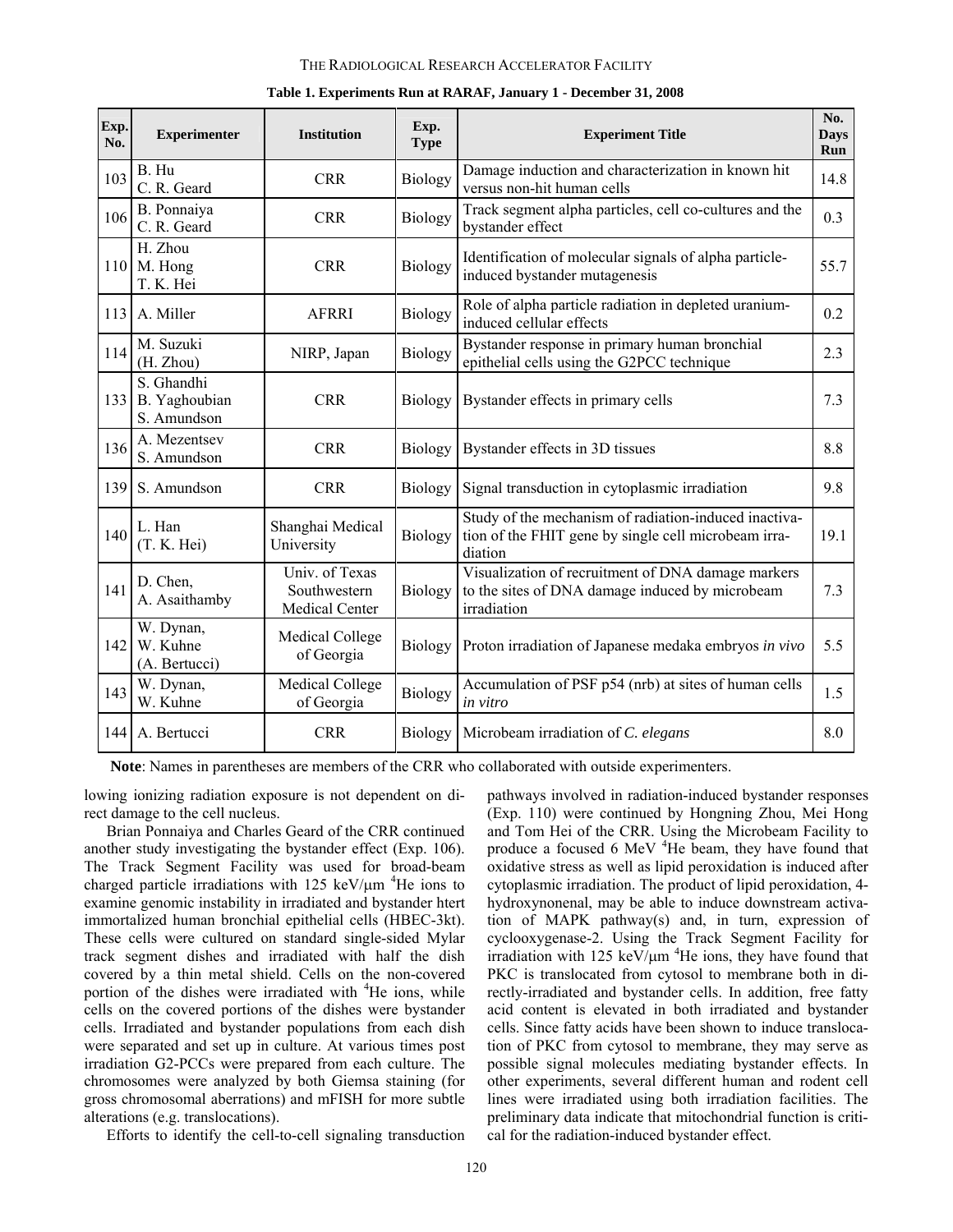Exposure to depleted uranium (DU) during military operations or a terrorist attack is a concern for military personnel and civilians. The long-term health effects of low-dose high-LET radiation exposures are not well known. Furthermore, development of pharmacological countermeasures to low-dose radiological contamination is important for the health and safety of both military and civilian populations. Alexandra Miller of the Armed Forces Radiobiological Research Institute (AFFRI) continued studies using 125 keV/µm <sup>4</sup>He ions from the Track Segment Facility to evaluate low-dose radiation- or DU-induced carcinogenesis using *in vitro* and *in vivo* models and to test safe and efficacious medical countermeasures (Exp. 113). A third goal of this study is to identify biomarkers of both exposure and disease development. New approaches in her laboratory have enabled her to add an additional goal, which is to identify the mechanisms involved in these processes. These experiments include survival, neoplastic transformation, mutagenicity, genomic instability, and genotoxicity studies. Recently she has begun to evaluate the effect of LET on radiation-induced leukemia.

Masao Suzuki of the National Institute of Radiological Science, Japan in collaboration with Hongning Zhou of the CRR resumed a study to determine whether alpha particle irradiation in the cytoplasm can induce a bystander response in primary human bronchial epithelial cells using the G2PCC technique (Exp. 114). A fraction of the cells were irradiated in the nucleus with  $6$  MeV  $^{4}$ He ions using the Microbeam Facility. The cells were then accumulated in the G2 phase of the cell cycle and the process of premature chromosome condensation was used to observe chromatin aberrations.

A group led by Sally Amundson of the CRR continued three experiments concerning radiation-induced gene expression profiles in primary human fibroblast and epithelial cell lines using cDNA microarray hybridization and other methods. The first experiment, performed by Shanaz Ghandhi and Benjamin Yaghoubian, involved use of the Track Segment Facility for comparison of gene expression responses to direct and bystander irradiation (Exp. 133). Human fibroblast cells (IMR90) and epithelial cells: (HBEC-3KT and SAEC) were plated on "strip" dishes (described above) for direct-contact bystander irradiations. The cells were irradiated with 0.5 Gy of 125 keV/ $\mu$ m <sup>4</sup>He ions and assayed for micro-nucleus formation. Using the fibroblast model, they have identified potential genes and pathways that are being validated by real-time PCR. They continue to work on the identification of potential genes of interest in epithelial cells from microarray studies.

The second experiment (Exp. 136), performed by Alexandre Mezentsev, involved irradiation of artificial human tissue samples using the Track Segment Facility. Tissue model Epi-200 (MatTek) precisely imitates the structure of the epidermis. It is composed of  $\sim$ 20 layers of cells, which represent keratinocytes at different stages of differentiation. The goal of this project is to reproduce tissue response to ionizing radiation *ex vivo* (e.g. for biodosimetry) and characterize the effects of low and high doses. The tissues were irradiated with protons having an initial LET of  $\sim$ 10 keV/ $\mu$ m

or <sup>4</sup>He ions having an initial LET of  $\sim$ 73 keV/ $\mu$ m, either over the entire tissue surface or in a narrow line  $(\sim 25 \mu m)$ across the diameter. The tissue samples are grown on membranes on the end of cylindrical plastic holders. Plastic discs have been constructed that fit in the dish openings in the irradiation wheel and have small holes to provide precise alignment of the feet that are around the bottom edges of the tissue holders. A hole in the middle of each disc is fitted with two stainless steel half-discs that have a precise  $0.001$ "  $(25 \mu m)$  space between them and are thick enough to stop the charged particles. This provides a narrow line of irradiation across the center of the entire sample. Two types of procedures were performed: isolation of total RNA and immunohistochemistry. The RNA provides quantification of gene expression by Microarray analysis and validation by quantitative real-time PCR. Microarray results are analyzed by computer. The analysis includes gene ontology procedures and network analysis, which normally has a graphical output representing the specific responses to the ionizing radiation. Tissue samples are also fixed in formalin, embedded in paraffin, and sectioned parallel to the line of irradiation for immunohistochemistry and counterstaining. This provides characterization of proteins of interest and describes their role in post-irradiation events, such as transcriptional regulation, contribution to cell signaling mechanisms and gap junction signaling.

In the third experiment, Sally Amundson used the Microbeam Facility to irradiate either the nuclei or the cytoplasm of normal human fibroblasts with 6 MeV <sup>4</sup>He ions and extracted RNA with the goal of performing global gene expression profiling in order to gain a better understanding of the cell signaling that arises from radiation damage to the cytoplasm, and which damage response pathways require direct damage to DNA (Exp. 139). She has had initial success in amplifying and labeling small quantities of RNA (from about 2000 cells per sample) and has hybridized this amplified RNA from microbeam experiments to whole genome microarrays. This work is continuing in order to obtain a sufficient number of biological repeats for meaningful data analysis. She is beginning to validate the microarray results for individual genes using quantitative real-time PCR.

Ling Han of the Second Military Medical University, Shanghai, China, in collaboration with Dr. Tom Hei of the CRR, completed an experiment to determine the expression, injury and signal transduction of the FHIT (Fragile Histidine Triad) gene (Exp. 140). The Microbeam Facility was used to irradiate cells in the nucleus, the cytoplasm or the culture medium with 6 MeV <sup>4</sup>He ions. In other irradiations, only a fraction of the cells were irradiated and the co-cultured unirradiated (bystander) cells were examined. FHIT gene function was studied at different stages over 50 generations after irradiation and the role FHIT plays in cell transformation was examined in any transformed cells detected.

David Chen and Aroumougame Asaithamby of the University of Texas Southwestern Medical Center initiated an experiment to observe the responses of cells after microbeam irradiation (Exp. 141). HT1080 human fibrosarcoma cells expressing different types of DNA damage sensing and repair factors were irradiated in the nucleus with 6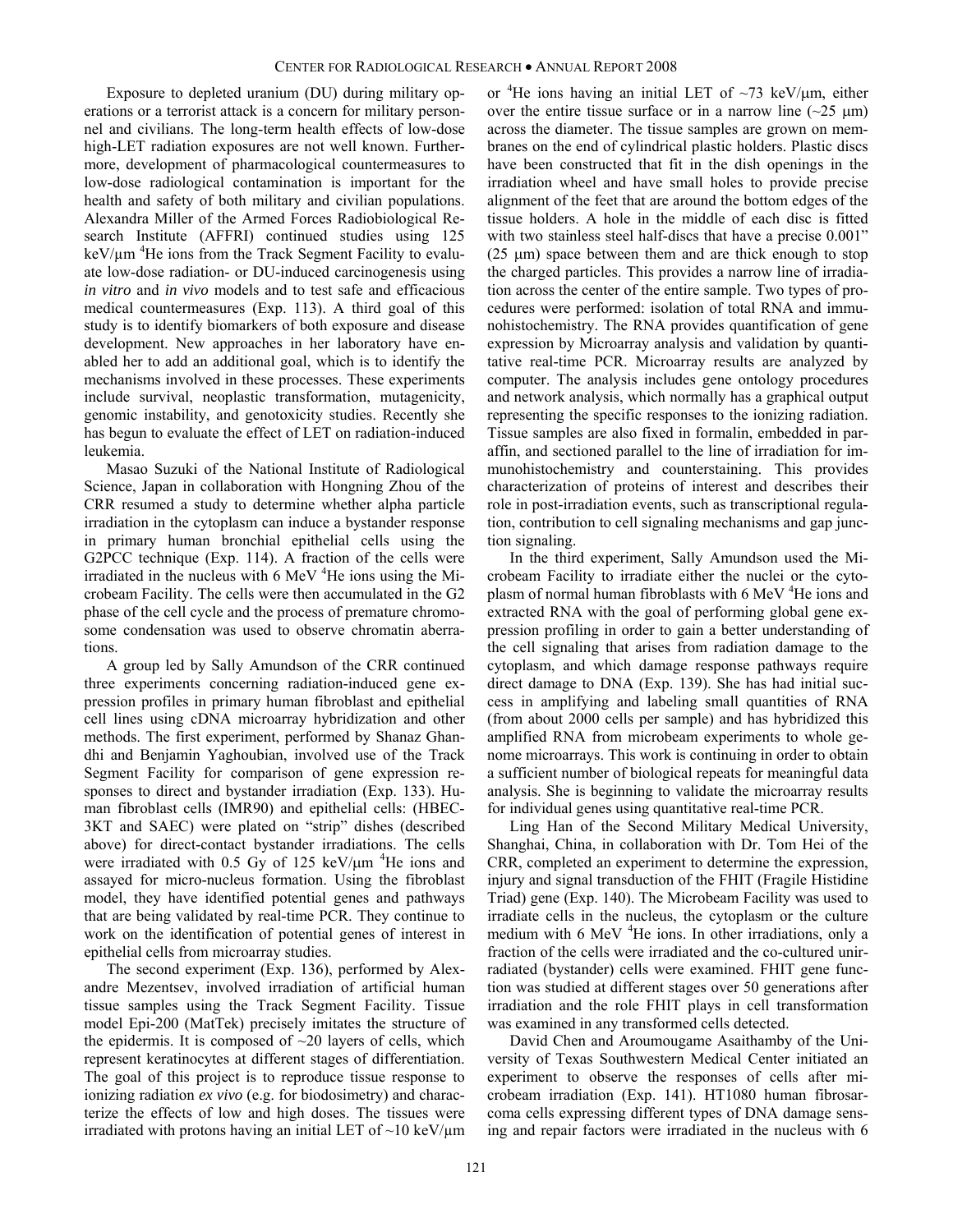MeV <sup>4</sup>He ions. The cells contain a red fluorescent protein (RFP) reporter attached to the 53BP1 gene and a green fluorescent protein (GFP) attached to the XRCC1 gene. Cells were irradiated singly and observed for up to 2 hours to monitor the recruitment of the DNA damage sensing and repair factors to the sites of DNA damage.

William Dynan and Wendy Kuhne of the Medical College of Georgia conducted the first vertebrate irradiations using the RARAF Microbeam Facility (Exp. 142). Japanese medaka fish embryos were selected because of their small size  $(\sim 1.2$  mm D) and their optically clear chorion, which makes them easy to view on the microbeam endstation. Fertilized embryos were collected from CAB wild-type breeding adults and shipped to RARAF. At the time of irradiation embryos were at Stage 27-28 (representing the 24 – 30 somite stage). 4.5 MeV protons were delivered at fluences of 10,000 or 20,000 protons to areas of the brain using beam diameters of 25, 50 and 100 µm. The protons have a range of only  $\sim$ 280  $\mu$ m and stop in the embryos. The embryos were then subjected to a fluorescent *in situ* terminal deoxynucleotidyl transferase-mediated dUTP nick-end labeling (TUNEL) assay to detect DNA fragmentation, which is characteristic of apoptotic cells. A confocal laser scanning microscope was used to collect images using a  $3 \mu m$  step size. Threedimensional renderings of the Z-stack images were created and analyzed for the presence of TUNEL-positive cells. The average number of TUNEL-positive cells for the 50 µm beam treatment group was  $62\pm16$  for embryos irradiated with  $10,000$  protons, and  $185±36$  for embryos irradiated with 20,000 protons. Statistical analysis conducted using a ttest indicates that the difference between the 20,000-proton group and the other two (including controls) were significant (p<0.01). Similar analyses will be completed for the treatments using a  $25$  and  $100 \mu m$  beam diameter. Future work will address response using later stage embryos and incorporate the use of histological sectioning and staining to investigate the presence of a peak of tissue damage corresponding to the proton Bragg peak. Additionally, cellular and DNA damage effects will be investigated in neighboring regions not traversed by the charged particle beam.

In another experiment, William Dynan of the Medical College of Georgia irradiated the nuclei of two human cell lines using the Microbeam Facility (Exp. 143). The purpose of this experiment was to investigate the role of polypyrmidine tract binding protein-associated splicing factor (PSF) and p54(nrb) in the repair of radiation-induced DNA damage. PSF and p54(nrb) each contain tandem RNArecognition motifs (RRMs) and interact to form a stable complex, which has multiple functions in RNA biogenesis. The PSF p54 complex enhances DNA end-joining in vitro, suggesting that these proteins might also be involved in DNA double-strand break repair. HeLa and HCT 116 cells transfected with mCherry-Ku80 (positive control), PSFdsRed and p54-AcGFP were irradiated in the nucleus with 100 and 200 6-MeV <sup>4</sup>He ions. Using fluorescent microscopy, the mobilization of the PSF and p54 to the site of DNA double-strand breaks can be monitored.

The first animal irradiations using the Microbeam Facility were performed for an experiment by Antonella Bertucci of the CRR (144). For this project the strain SJ4005 zcls4 hsp-4::gfpV was used, which has a transcriptional reporter for the hsp-4 gene. Under normal conditions, the green fluorescent protein (GFP) expression is most prominent in the spermatheca, the tail and pharynx. Transcription of the hsp-4 gene is induced in the gut and in the hypodermis upon endoplasmic reticulum (ER) chemical stress. Young adult *C. elegans* were exposed to a 3 MeV proton microbeam with a 1µm diameter beam spot. Animals were placed in specially designed microbeam dishes under anesthesia and irradiated with different numbers of particles. Each worm was exposed in one or more anatomical regions (tail, pharynx or spermatheca). Samples were collected after exposure and recultured for GFP expression evaluation at 24 hours. Initial analysis of the results indicates that worms exposed to proton microbeams delivered at precisely targeted regions elicit a distal bystander effect characterized by a GFP overexpression after 24 hours.

# **Development of Facilities**

This year our development effort continued on a number of extensions of our facilities:

- Development of focused accelerator microbeams
- Non-scattering particle detector
- Advanced imaging systems
- Targeting of cells
- Focused X-ray microbeam
- Neutron microbeam

# *Development of focused accelerator microbeams*

In April, the compound electrostatic quadrupole triplet lens system installed at the end of 2006 was used to produce a sub-micron diameter focused <sup>4</sup>He ion beam at RARAF for the first time! A beam diameter of  $\sim 0.8$  µm can now be obtained routinely. The beam can be used to target sub-nuclear structures in cells. The major goal of the focused lens development now has been achieved.

The original quadrupole triplet lens used for the microbeam from 2003 to 2007 and another quadrupole triplet that was assembled in December have been inserted in a second lens alignment tube. This tube has been modified for the installation of the deflection coil for the Point and Shoot system and will replace the existing lens system in February, 2009. The point and Shoot system, will direct the microbeam to the target position rather than moving the cells to the beam, greatly decreasing the time required.

The permanent magnet microbeam (PMM) uses a compound quadrupole triplet lens made from commercially available precision permanent magnets. It is similar to the one designed for the sub-micron microbeam, the major difference being that it uses magnetic rather than electrostatic lenses. Because the magnet strengths are essentially fixed, only a single energy  $(5.3 \text{ MeV})$  proton or <sup>4</sup>He ion beam can be focused.

The quadrupole magnet strengths used to focus the beam have been adjusted to produce the minimum beam spot diameter using micrometric screws to retract and extend the individual magnets of each quadrupole. Using a phase space "sweeper" and an object aperture 0.3 mm in diameter, a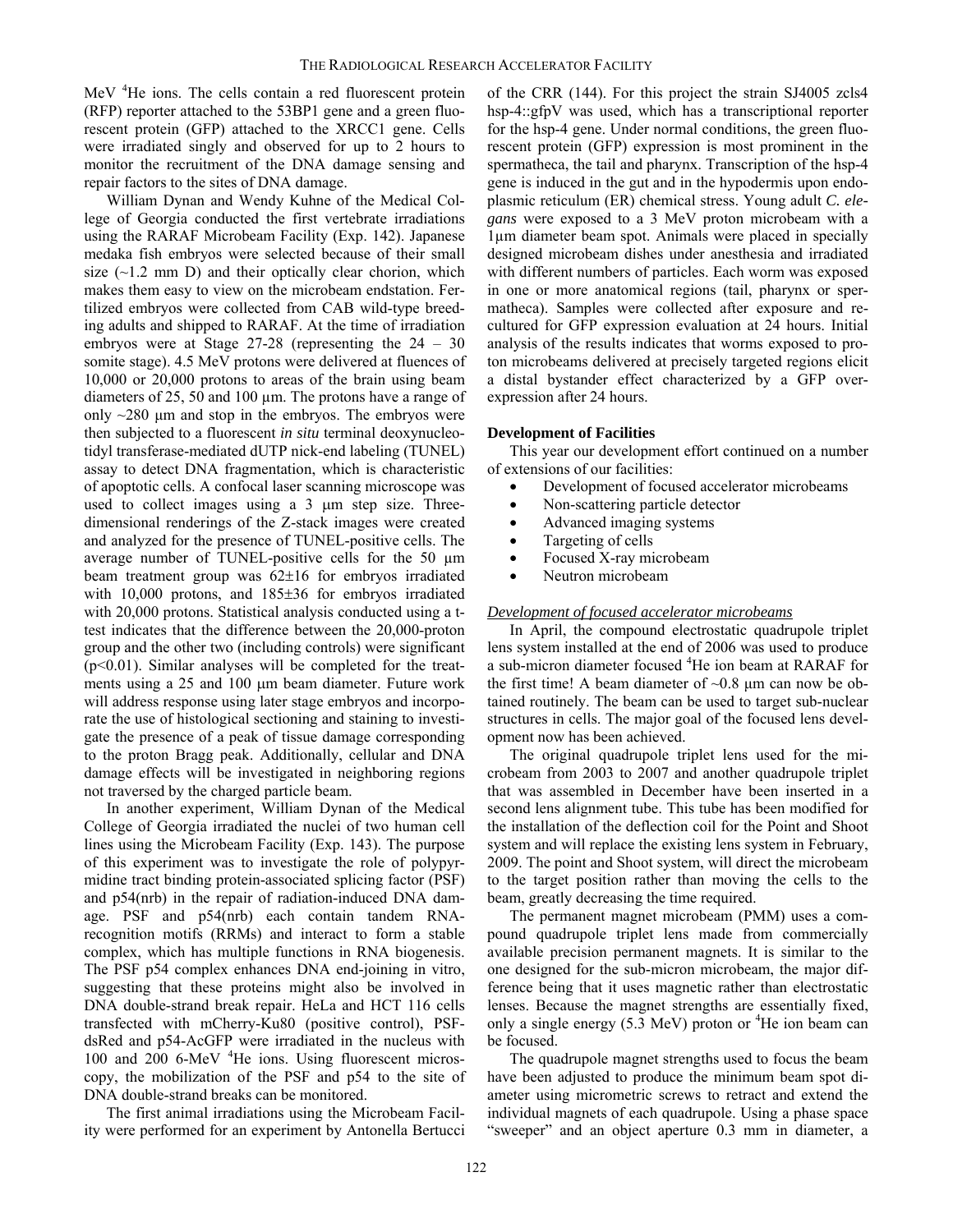beam of 5.3 MeV <sup>4</sup>He ions has been focused into a spot 5 µm in diameter (a demagnification of x60, compared to the theoretically attainable x100). A miniature Hall probe will be used to map the magnetic fields of the lenses to look for aberrations and determine the octupole moment of the lenses, both of which would interfere with focusing.

The end station for the PMM has been tested and is ready to be used. The PMM will be used primarily for cell irradiations when the electrostatic system is unavailable because of development or repair and was used to test the Point and Shoot system.

# *Non-scattering particle detector*

Currently the RARAF microbeam irradiator delivers a precise number of particles to thin samples by counting the particles traversing them using a gas proportional placed immediately above the cells. To irradiate samples thicker than the range of the incident ions, a completely non-scattering particle detector is necessary upstream of the samples. The Lumped Delay Line Detector  $(LD<sup>2</sup>)$  is a novel particle detector consisting of 250 silver cylinders, each 3 mm long with a 2.2 mm inside diameter, connected by inductors and capacitively coupled to ground. If the capacitance is set such that the propagation velocity of the pulse equals the projectile velocity, the pulses capacitively induced in all segments by the passage of a single charged particle will add coherently, resulting in a fast electron pulse at each end of the delay line.

The detector constructed at the end of 2007 was placed in a horizontal beam line for testing with a <sup>4</sup>He ion beam. The noise in the Amptek low-noise pre-amplifier is still large enough that the signal pulse, which consists of only 125 electrons, cannot easily be seen. In addition, there are reflections when an electronic pulse is provided to the detector, indicating a mismatch between the impedance of the detector and the input of the preamplifier.

Efforts are being made to cool the input FET on the detector amplifier to reduce the inherent thermal noise and enhance the signal-to-noise ratio. Calculations using the computer program AIMSPICE to simulate the electronic behavior of the  $LD<sup>2</sup>$  are underway to determine the best termination system for the signal from the detector in order to reduce "ringing" and signal loss. One of the prototype detectors will be taken to the Edwards Accelerator Laboratory in Athens, Ohio in March to be tested with a pulsed particle beam. A single nanosecond pulse will contain more than 1,000 protons and provide a signal at least 500 times larger than will be produced by a single  $He^{++}$  ion, making it much easier to tune the signal termination and determine the signal amplitude.

After the full-length detector is tested, it will be mounted between the two electrostatic lenses in the electrostatic microbeam and become the standard detector for all microbeam irradiations.

#### *Advanced imaging systems*

Development continued on new imaging techniques to view cells without using stain and to obtain threedimensional images of unstained cells.

The immersion-based Mirau interferometric (IMI) objective has been designed to function as an immersion lens using standard interferometric techniques by acquiring successive images at four positions with sub-wavelength separations using the vertical motion of the microbeam stage. It uses 540 nm (green) light for imaging and therefore does not induce UV damage in the cells. A custom Mirau objective was constructed in our shop in 2007 and several beamsplitters of different reflectivity (5-85%) were combined with spot mirrors into separate modules so that they can easily be interchanged in the lens.

Interferometry is very sensitive to vibrations, even as small as a fraction of a wavelength. A vibration-free environment provides usable images with this system; however on the Microbeam II endstation vertical motions due to vibrations in the building greatly reduce the image quality. Passive and active systems to reduce the vibrations were unsuccessful. A Fourier technique was investigated to remove the effects of the vibrations, but did not improve the images sufficiently.

The feasibility of a new approach using Simultaneous Immersion Mirau Interferometry has been demonstrated to overcome the vibration problem. Polarized light is split into equal components in the x and y planes, one of which undergoes a phase shift of 90º using a λ/8 waveplate. A polarization beam splitter is used to send the x and y components to form iterferograms on two separate cameras. Since the images are taken simultaneously, there is no effect from the vibration.

A multi-photon microscope was developed for and integrated into the microscope of the single-particle Microbeam Facility in 2007 to detect and observe the short-term molecular kinetics of radiation response in living cells and to permit imaging in thick targets, such as tissue samples. Two photons delivered closely together in space and time can act as a photon with half the wavelength (twice the energy). This method has the advantages that: the longer wavelength of the light beam allows better penetration into the sample while still being able to excite the fluorophor at the focal volume and less damage is produced in the portion of the sample not in the focal volume.

Initially a Chameleon (Coherent Inc.) tunable titanium sapphire laser was the source for the multi-photon excitation. This year the laser was upgraded to a Chameleon Ultra II, which has a wider range of wavelengths (680 to 1080 nm), increasing the available range of effective wavelengths for the two-photon effect so that red fluorescent protein (RFP) can be imaged. The light available from the laser can penetrate to depths of about 100 microns in a biological sample by varying the Z-position of the specimen stage. Light emitted from the specimen is selectively deflected by a series of dichroic mirrors to an array of photomultiplier tubes (PMTs). The system has been used to observe a GFP-tagged XRCC1 DNA single-strand break repair protein in real time for the experiments by David Chen (exp.141).

A housing that enables use of two PMTs, and therefore the acquisition of simultaneous images from two fluorophors, has been constructed and mounted on the microbeam microscope. Two PMTs allows investigation of fluorescence resonance energy transfer (FRET). Molecules labeled with two fluors normally widely separated can change their con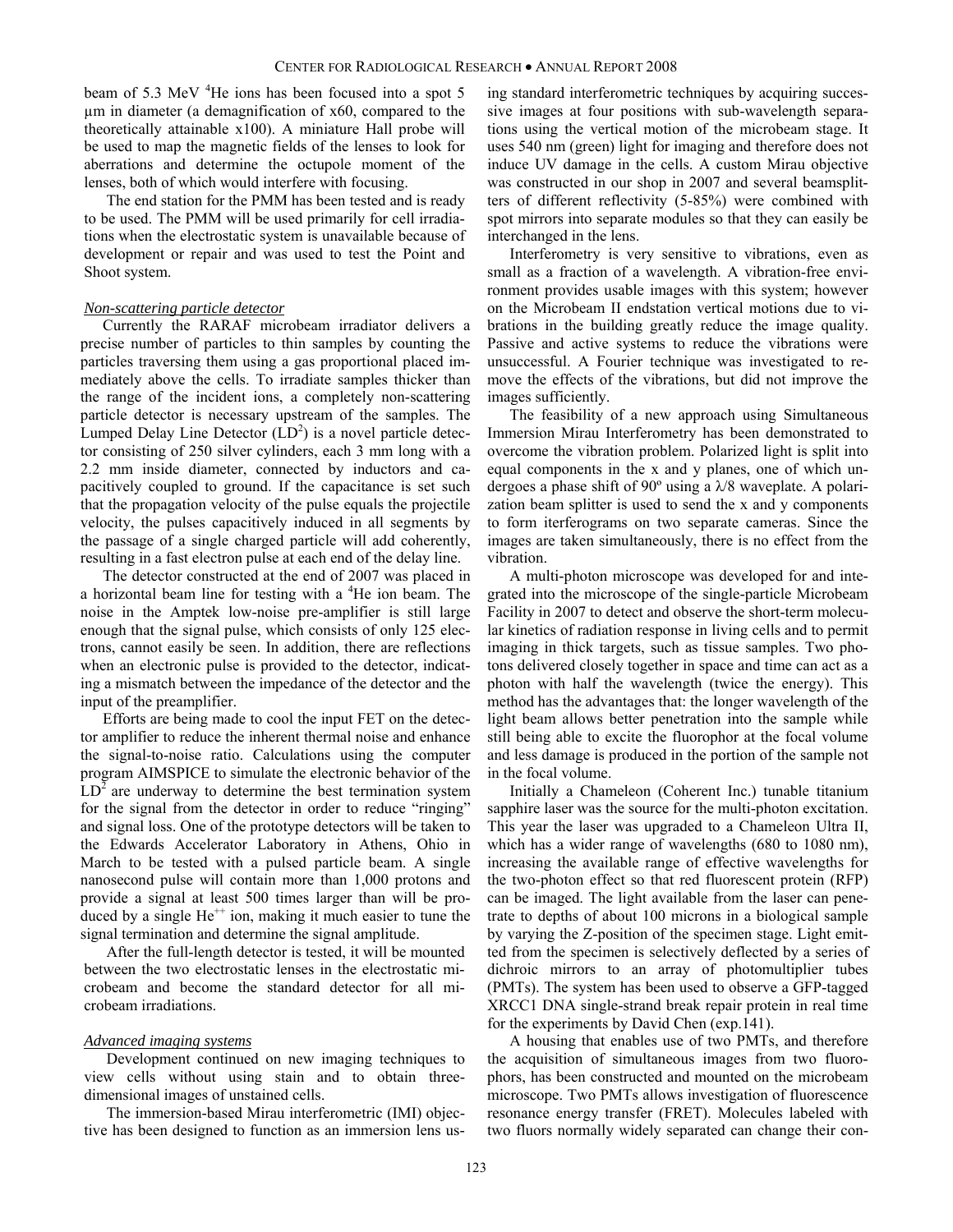formation by phosphorylation, positioning the two fluors near each other. In this close proximity, the emission from one fluor can excite the other, changing the ratio of emissions from the two fluorophors, giving a measure of the amount of phosphorylation in the sample. Initial experiments to observe FRET initiated by microbeam irradiation have begun.

Another potential use for the multi-photon system is fluorescent recovery after photobleaching (FRAP). Foci that are formed in a cell nucleus can be "erased" by extended exposure from the multiphoton laser, which bleaches the fluorophors. The cells can then be observed to determine the time course of foci reforming.

The multiphoton system can also be used as a laser "microspot" to induce UV damage in the focal volume of the laser spot, a capability that some users have requested.

## *Targeting of cells*

During irradiation, cells to be irradiated are moved to the beam position using the microbeam stage. When a collimated microbeam was being used, this was necessary but relatively time-consuming. A focused microbeam is not restricted to a single location on the beam exit window and therefore can be deflected magnetically or electrostatically to any position in the field of view of the microscope used to observe the cells during irradiation much faster than moving the stage.

We are developing a "Point and Shoot" targeting system for microbeam irradiation based on a wide-field magnetic split-coil deflector system from Technisches Büro Fischer (Ober Ramstadt, Germany). This magnet system has been used for the microbeam facility at Gesellschat für Schwerionenforschung (GSI), Darmstadt, Germany. Two Kepco BOP power amplifiers are used to drive the coils. A short section of beam line was constructed around which the coil was placed and the assembly was mounted just below the upper quadrupole triplet on the PMM for preliminary testing. The deflection of the beam is linear with coil current and does not affect the beam spot size. A similar coil has been mounted in the lens tube for a second compound electrostatic quadrupole triplet, just below the second lens, and will be installed in the Microbeam II beamline in February.

# *Focused X-ray microbeam*

We are developing an X-ray microbeam to provide characteristic  $K_{\alpha}$  X rays generated by proton-induced emission (PIXE) from Ti (4.5 keV). Higher X-ray energies are not feasible due to Compton scattering; we are limited to X-ray energies where the predominant mode of interaction is photoelectron absorption. Charged particle beams can generate nearly monochromatic X rays because, unlike electrons, they have a very low bremsstrahlung yield.

At the suggestion of one of the members of our Advisory Committee, in 2007 we changed from a transmission design, in which the X rays used are emitted in the direction of the proton beam, to a reflection design, in which the X rays used are emitted at 90° to the proton beam direction. This eliminated several problems inherent in the previous design. The system has been mounted on its own horizontal beam line on the  $1<sup>st</sup>$  floor of RARAF and the X-ray beam is oriented vertically, so that the geometry of the microscope and stage is the same as for our other microbeam systems.

A small X-ray source  $(\sim 20 \mu m)$  will be produced by bombarding a Ti target with high-energy protons using the quadrupole quadruplet lens used for our first focused microbeam, reducing the requirements on the subsequent X-ray focusing system. A zone plate will be used to focus the Xray source to a beam spot 1-2 µm in diameter. The zone plate has a radius of only  $120 \mu m$ , an outmost zone width of 50 nm and a demagnification factor of  $\sim$ 11.

The zone plate has been received and assembled in its mounting structure. Preliminary measurements were performed using a proton beam in Microbeam II focused to 10 µm to produce X rays from a thin Ti foil. The zone plate structure was mounted above the foil and scanned with an aperture to determine the X-ray beam spot size. A beam spot  $\sim$ 14  $\mu$ m in diameter was measured, which was expected for the test geometry.

The beam line, including the electrostatic lens, has been assembled and initial tests of the focusing of the proton beam are underway. The microscope and micropositioning stage have been assembled and will soon be put in place. A focused X-ray beam should be available this spring.

#### *Neutron microbeam*

Calculations and preliminary measurements have been undertaken for a neutron microbeam.

Neutrons produced by the  ${}^{7}$ Li(p,n)<sup>7</sup>Be reaction are emitted only in a forward conical volume when the proton energy is just above the reaction threshold (1.881 MeV). The half-angle of this cone is dependent on the proton energy and increases with increasing energy. Thin samples placed very close to the thin, neutron-producing target layer will be irradiated by neutrons in a restricted area. A focused proton microbeam 5 µm in diameter will be incident on a 1 µm thick lithium target. The backing material will be Au or Pt,  $\sim$ 15-17 µm thick. Using a 1.890 MeV proton beam, thin samples in contact with the target backing should be exposed to a beam of neutrons 10-12 µm in diameter.

Initial measurements using CR-39 track etch plastic and, in collaboration with Mark Akselrond and Jeff Sykora of Landauer, Inc., fluorescent nuclear track detectors (FNTDs) are being performed to demonstrate the restricted nature of the neutron emission.

# **Singletron Utilization and Operation**

Table 2 summarizes accelerator usage for the past year. The Singletron is started at 7 to 7:30 a.m. on most days from September through June and by 9 am the rest of the year. It is often run well into the evening, frequently on weekends, and occasionally 24 hours a day for experiments, development and repair. This has resulted in a total use that far exceeds the nominal accelerator availability of one 8-hour shift per weekday (~250 shifts per year).

Accelerator use for radiobiology and associated dosimetry was about 85% higher than last year and was the highest level of use since RARAF has been at Nevis Labs, about 20% higher than the previous record. About 74% of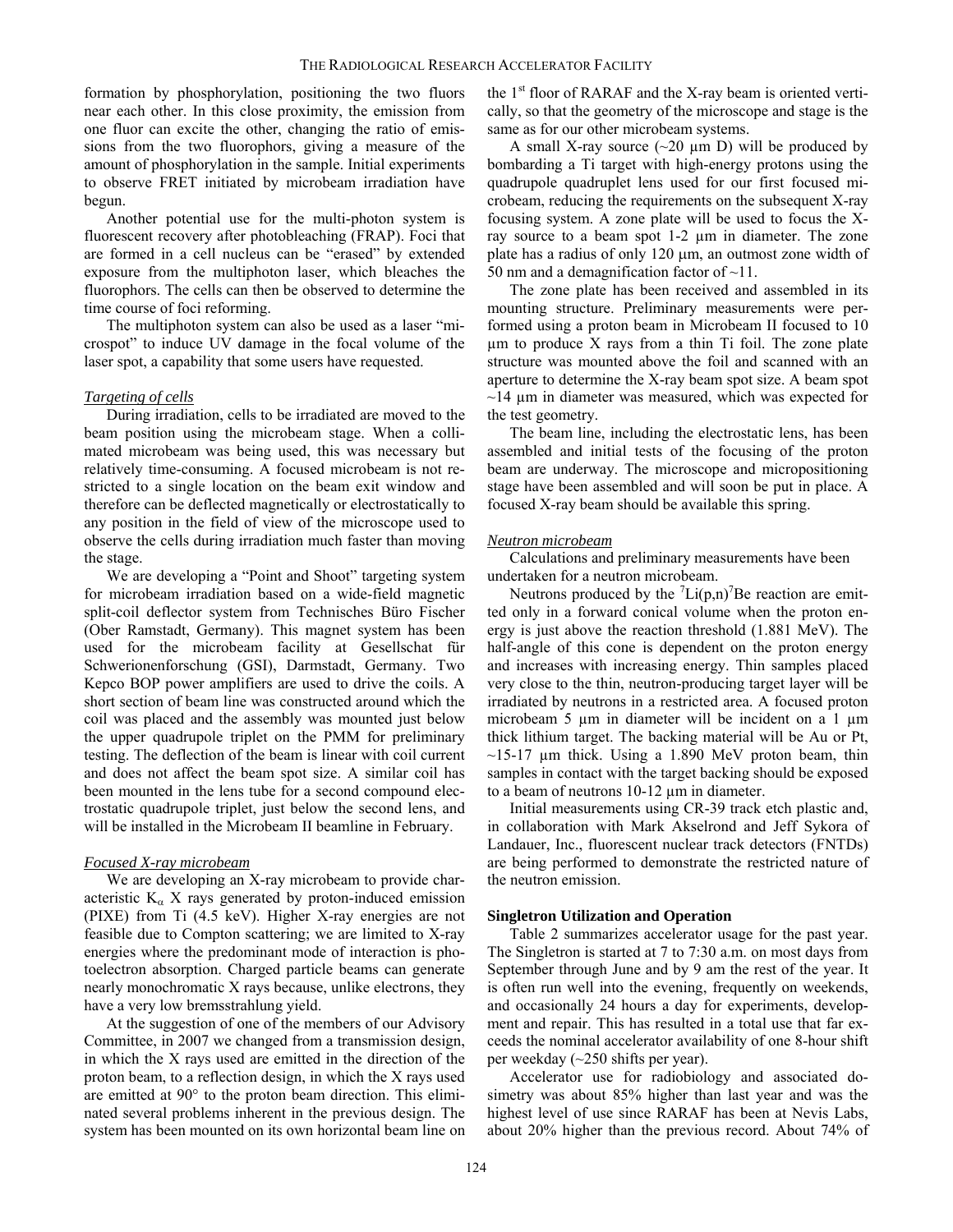| Table 2. Accelerator Use, January–December 2008 |
|-------------------------------------------------|
| <b>Usage of Normally Scheduled Days</b>         |

| Radiobiology and associated dosimetry    | 56%   |
|------------------------------------------|-------|
| Radiological physics and chemistry       | $0\%$ |
| On-line facility development and testing | 62%   |
| Safety system                            | 2%    |
| Accelerator-related repairs/maintenance  | 3%    |
| Other repairs and maintenance            | 2%    |
| Off-line facility development            | 30%   |

the use for all experiments was for microbeam irradiations and 26% for track segment irradiations. Demand for the Microbeam Facility has increased because it enables selective irradiation of individual cell nuclei or cytoplasm, making it essential for many of the experiments examining the bystander effect. Because of the relatively low number of cells that can be irradiated in a day, microbeam experiments usually require significantly more beam time than broad beam (track segment) irradiations to obtain sufficient biological material, especially for low probability events such as mutation and bystander effects.

Use of the Track Segment Facility was 22% of the experiment time, about the same as last year. Irradiation times for individual samples are usually 30 seconds or less, so that multiple experimenters, as many as 5, can be run in a single shift, sometimes using different LETs and even different types of ions in the same day. Because the facility is used so efficiently, cell irradiations typically are scheduled one day every other week.

For the first time since 2000, there was no utilization of the accelerator for radiological physics. The experiment of last year by Elenea Aprile examining the response of a liquid xenon detector has likely finished and the irradiations of TLDs by Yigal Horowitz have paused for the time being.

On-line facility development and testing surged to 62% of the available time, a new record, 40% higher than last year and 30% higher than the previous record. This includes development and testing of the electrostatically focused microbeam, development of the PMM, the Point and Shoot system, the LD2, the X-ray microbeam, the neutron microbeam and development of new biological techniques (e.g. FRET).

Approximately 26% of the experiment time was used for studies proposed by outside users, about 30% less than what was used last year and 25% less than the average for the last five years.

Online development use increased by about 40% over last year and was at a record level, about 30% higher than the previous record. In addition to beam tests and development of the electrostatically focused microbeam, considerable effort was expended on minimizing the beam spot diameter for the permanent magnet microbeam (PMM) and developing the X-ray microbeam.

There were only 8 shifts of Singletron maintenance and repair time this year, less than 2/3 that of last year. This is equal to the lowest it has been in the last 20 years. We reinstalled the GVM that was sent at the end of 2007 to the manufacturer, High Voltage Engineering Europa (HVEE), for repair. There was also a replacement of some of the column resistors and diodes damaged by a vacuum excursion that occurred when a microbeam exit window broke. The accelerator charging power supply is so stable that we continue to run without terminal voltage regulation by setting the charging current to obtain the desired terminal voltage. The ion source has run very reliably and required no maintenance this year.

Because the beam energy acceptance is so narrow for the electrostatic microbeam and the PMM, beam intensity decreases rapidly as the terminal potential changes by less than a kilovolt. In 2007 a remote computer terminal was installed in the Microbeam II lab to allow the accelerator terminal voltage to be controlled from both the console and the lab. This year a remote computer terminal was installed for the PMM.

#### **The Use of Wikis for Scientific Dissemination at RARAF**

Much dissemination of information today involves electronic media, for example, online journals (including electronic publication of new articles), WIKIs, blogs, and web sites. The RARAF web site is already a significant repository of information about our microbeam and the technology we are developing. The content of our website is continually updated to reflect the current state of the research at RARAF and to answer questions our users may have. We offer useful information such as the current month's accelerator schedule, keep users apprised of the status of new developments at RARAF through our New Developments section, and also offer a list of papers detailing research performed at RARAF and published in peer-reviewed journals (many available in PDF format free). While we continue to keep the website upto-date, as discussed below, we plan to expand significantly our online information dissemination program.

A wiki is a page or collection of web pages on a topic designed to enable anyone who accesses it to contribute or modify content. Wikis can be used to create collaborative websites. Our goal is to disseminate information about microbeam technology to the general public and to the microbeam community through Wikipedia, an online encyclopedia. We have already created an encyclopedic entry for "microbeam," (Fig. 1) and we will continue to add content to the microbeam wiki topics of interest to the microbeam community. Our hope is to encourage others to take up the mantle as well.

Some terms that do not exist or have only very limited entries in Wikipedia, but would be useful, include:

- Bystander effect
- RARAF
- Center for Radiological Research
- *In vitro* oncogenic transformation
- Mutagenesis
- Chromosomal aberration
- Mirau optics
- Multiphoton microscopy

Creative use of online media can improve exposure of our field, aid in recruitment of new scientists, train those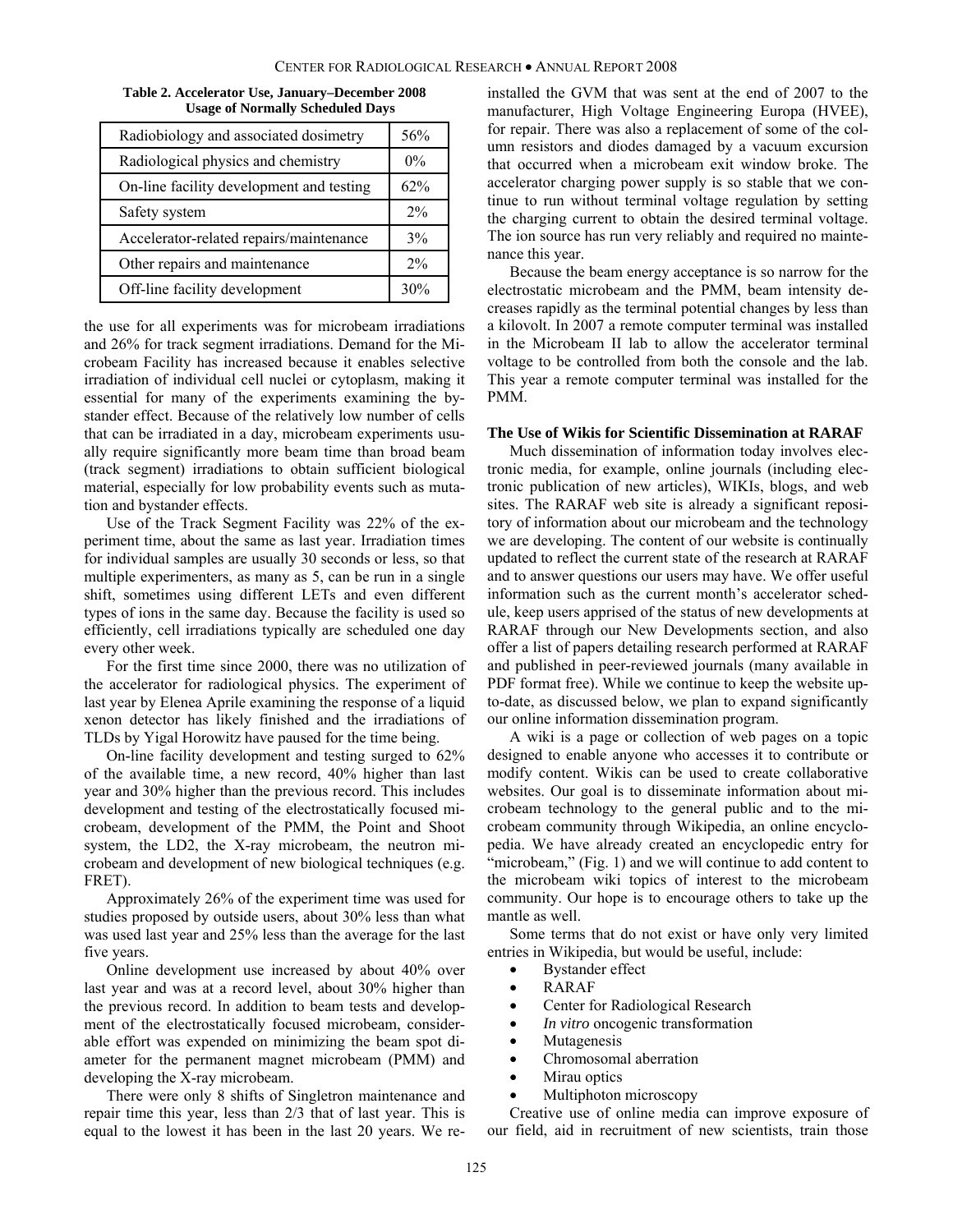

**Fig. 1.** Encyclopedic entry for "microbeam" from Wikipedia.

already in the field, and rapidly disseminate information to accelerate the pace of new discoveries.

# **Training**

This summer we again participated in the Research Experiences for Undergraduates (REU) project in collaboration with the Columbia University Physics Department. Students attend lectures, work on a research project and present an oral report on their progress at the end of the 10-week program. Andrew Durocher from Wheaton College in Massachusetts worked with Gerhard Randers-Pehrson on a procedure to unfold the energy spectrum of an intense pulsed Xray microbeam from the piled-up pulses in a gas proportional counter.

# **Personnel**

The Director of RARAF is Dr. David Brenner, the Director of the Center for Radiological Research (CRR). The accelerator facility is operated by Mr. Stephen Marino, the manager, and Dr. Gerhard Randers-Pehrson, the Associate Director of RARAF.

Dr. Charles Geard, the former Associate Director of the CRR and the Senior Biologist for the P41 grant that is the major support for RARAF, continues to spend most of each day at RARAF.

Dr. Alan Bigelow, an Associate Research Scientist, continues the development of the multiphoton microscopy system that uses a fast Ti-sapphire laser for three-dimensional imaging and as a "microspot" irradiation facility.

Dr. Guy Garty, an Associate Research Scientist, is developing an inductive detector  $(LD<sup>2</sup>)$  for single ions and the permanent magnet microbeam (PMM). He spends about half his time working on the National Institute of Allergy and Infectious Diseases (NIAID) project, for which he is the project manager.

Sasha Lyulko, a graduate student in the Physics Department at Columbia University, is involved in developing methods to image cells without stain and spends about half her time working on the NIAID project.

Dr. Andrew Harken, a Postdoctoral Fellow, is developing the X-ray microbeam and the Point and Shoot targeting system and is working with Guy Garty on the PMM.

Dr. Yanping Xu, a Postdoctoral Fellow, has been working on the development of a neutron microbeam. He is also working on the NIAID project, developing a method for the determination of the number of lymphocytes in blood samples using light absorption and scattering.

Several biologists from the CRR have office space at the facility and use the RARAF biology laboratories to perform experiments: